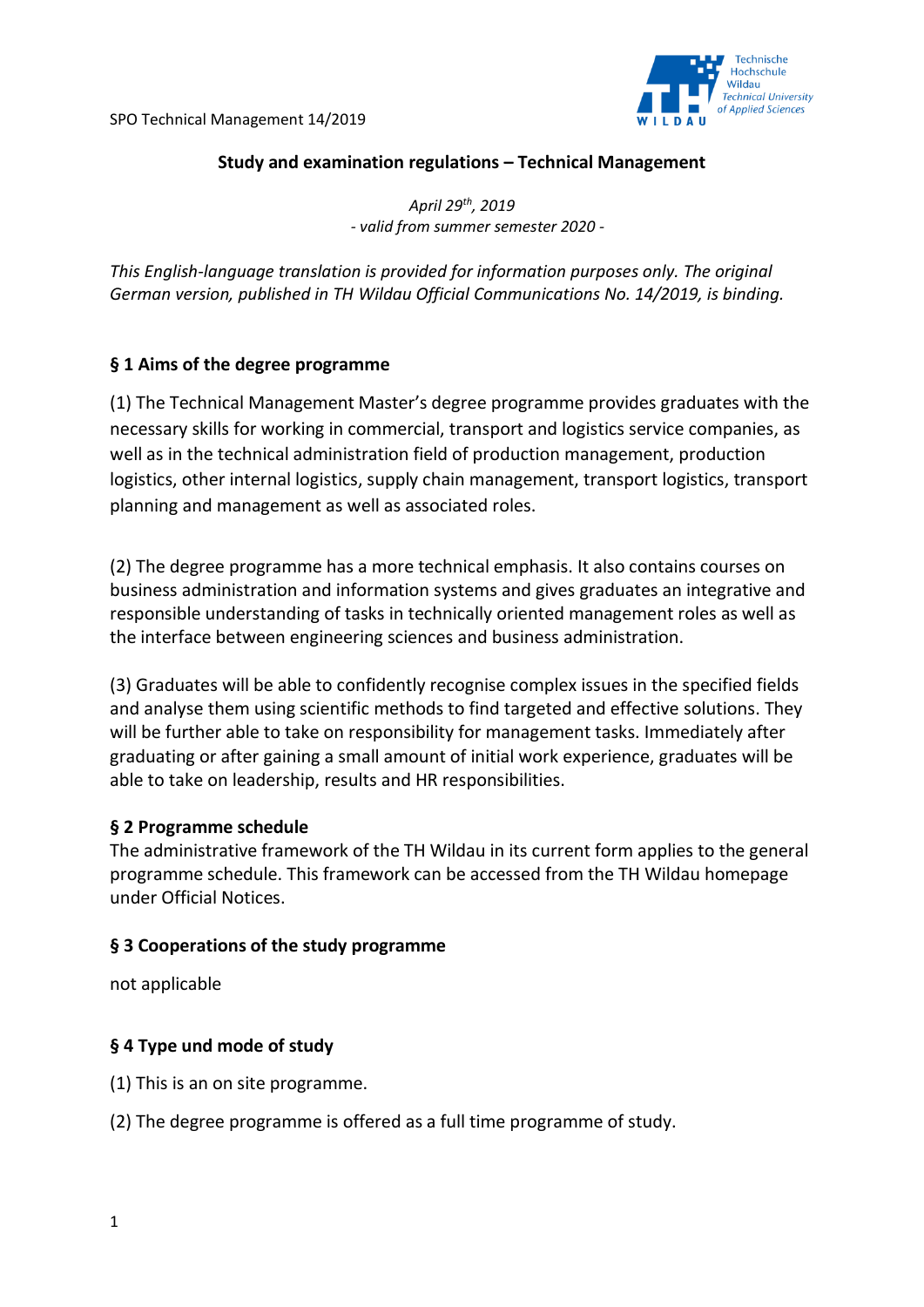SPO Technical Management 14/2019



## **§ 5 Standard duration of studies and initial enrolment**

(1) The standard duration of the degree programme is 3 semesters.

(2) Initial enrolment takes place once per year for the summer semester.

(3) The distribution of modules throughout the duration of the degree programme can be found in the study plan (https://en.th-wildau.de/tmm).

## **§ 6 Admission requirements and admission criteria**

(1) A vocational first degree comprising at least 210 credit points (CP).

(2) In specially justified individual cases, applicants who meet less than 210 CP as admission requirements but the subject-specific admission requirements in accordance with (5) may complete a certificate module totalling 30 CP based on § 4 Para. 7 Sentence 7 of the Higher Education Examination Ordinance of 04 March 2015 (GVBl. Land Brandenburg Part II, No. 12 of 10 March 2015). The certificate module comprises a project of 15 CP to be defined by the course spokesperson and evaluated by a university lecturer, as well as three binding, supporting courses of 5 CP each. The project must be concretely definable and have a task definition from the field of technical management. The result of the project is presented in a written project documentation of approx. 30 pages. The project documentation is assessed as an examination performance for the certificate module undifferentiated with "with success" / "without success". Evaluation criteria for the project documentation are the quality of the content, consistency of the structure and argumentation, the technical documentation, a reflection of the project results and experiences as well as conclusions from the project. Courses offered are "Modellierung und Simulation", "Verkehrslogistik" and "Spezifikation technischer Systeme". The successful participation in the examinations in these courses will be assessed as an examination achievement for the certificate module undifferentiated with "with success" / "without success". The total of 30 CP from the certificate module must be proven by the beginning of the Master's programme.

(3) Applicants according to (2) may, upon application, be provisionally enrolled in the study programme for the processing phase of the certificate module.

(4) Applicants must demonstrate good knowledge of English. In order to prove their knowledge of English, applicants must:

(a) have an appropriate level of linguistic proficiency at least equivalent to C1 of the Common European Framework of Reference for Languages (CEFR).

Recognised evidence is: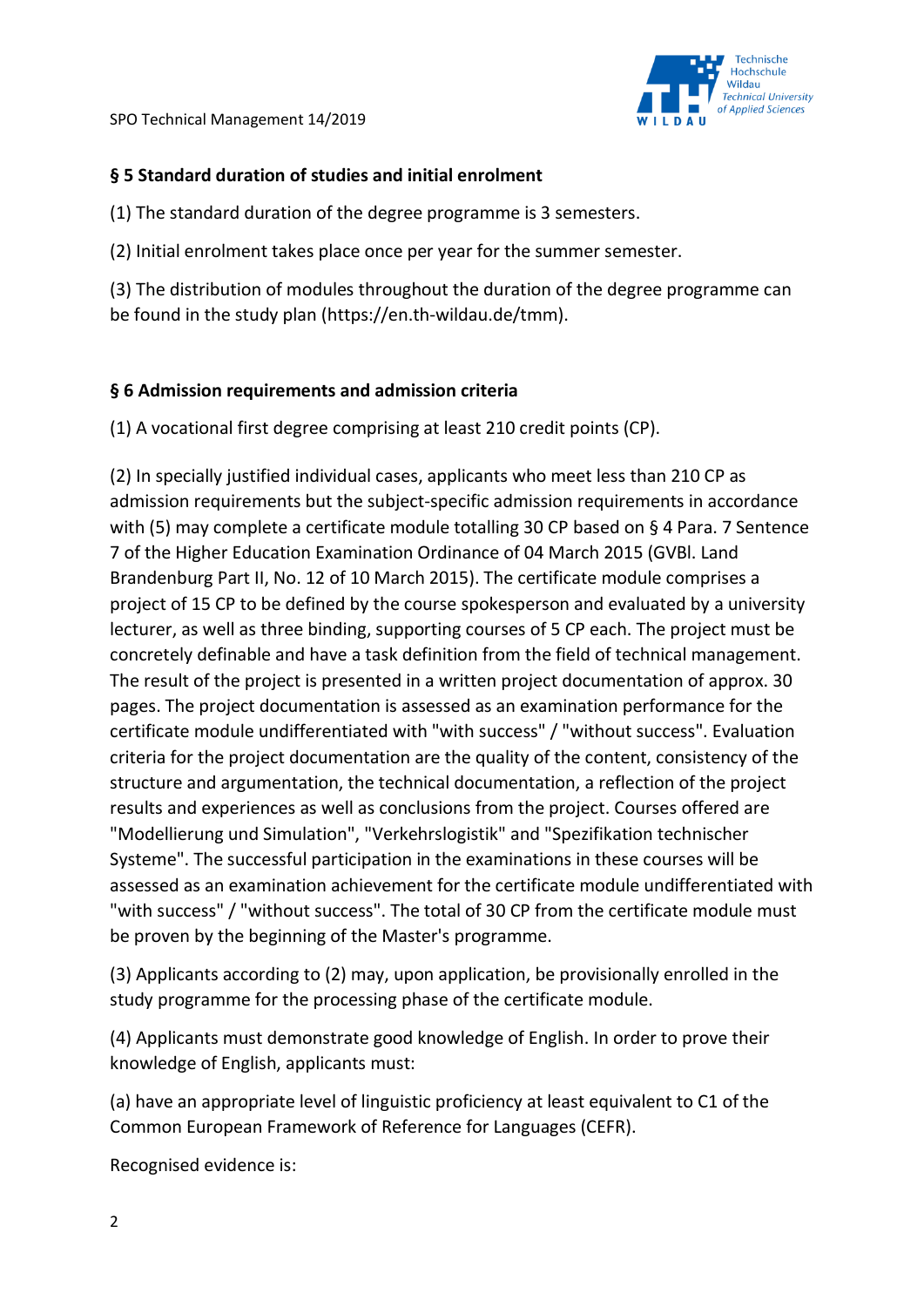SPO Technical Management 14/2019 a) The following examination and certificates are recognised:



- − LCCI English for Business: Level 3 Credit or Distinction
- − LCCI English for Commerce: Level 3 Credit or Distinction
- − LCCI English for Business: Level 4 Pass Credit or Distinction
- − IELTS Academic: 7.0
- − Cambridge English, Advanced Certificate (CAE): Pass
- − Cambridge English, Certificate of Proficiency (CPE): Pass
- − Cambridge English, Business Higher Certificate (BEC Higher): Pass
- − TOEFL (iBT): 95
- − UNIcert® III
- − TOEIC minimum scores must be achieved in all four skills: Reading 455, Listening 490, Speaking 180, Writing 180

b) or a Bachelor´s programme (qualifying for admission to this Master´s programme) completed 100% in English,

c) or a Bachelor´s programm (qualifying this Master´s programme) with admission requirements in English language skills by minimum B2 level (according to the common European reference framework for languages (GER)) and with a module volume of at least 40 Credit Points in English.

(5) It is a requirement of entry that the applicant's first degree is from a closely related specialist field (e.g. logistics in production, passenger or freight transportation systems logistics; plant and production planning; quality management; transportation and warehousing; transport planning).

The related areas of study include for the Logistics, Industrial Engineering and Transportation System Technology Bachelor's degree programmes at TH Wildau. Graduates from other degree programmes must demonstrate that the contents of their course is comparable to these degree programmes. Comparable degree programmes are considered to be those which adequately demonstrate having suitably covered at least five of the following modules:

- − Production systems/production technology
- − Production planning and control/production logistics
- − Plant planning
- − Foundations of quality management
- − Foundations of logistics/supply chain management
- − Material flow technology/material flow planning
- − Transportation and warehousing
- − Intermodal transport chains
- − Transport systems/transport technology/transport planning/transport infrastructure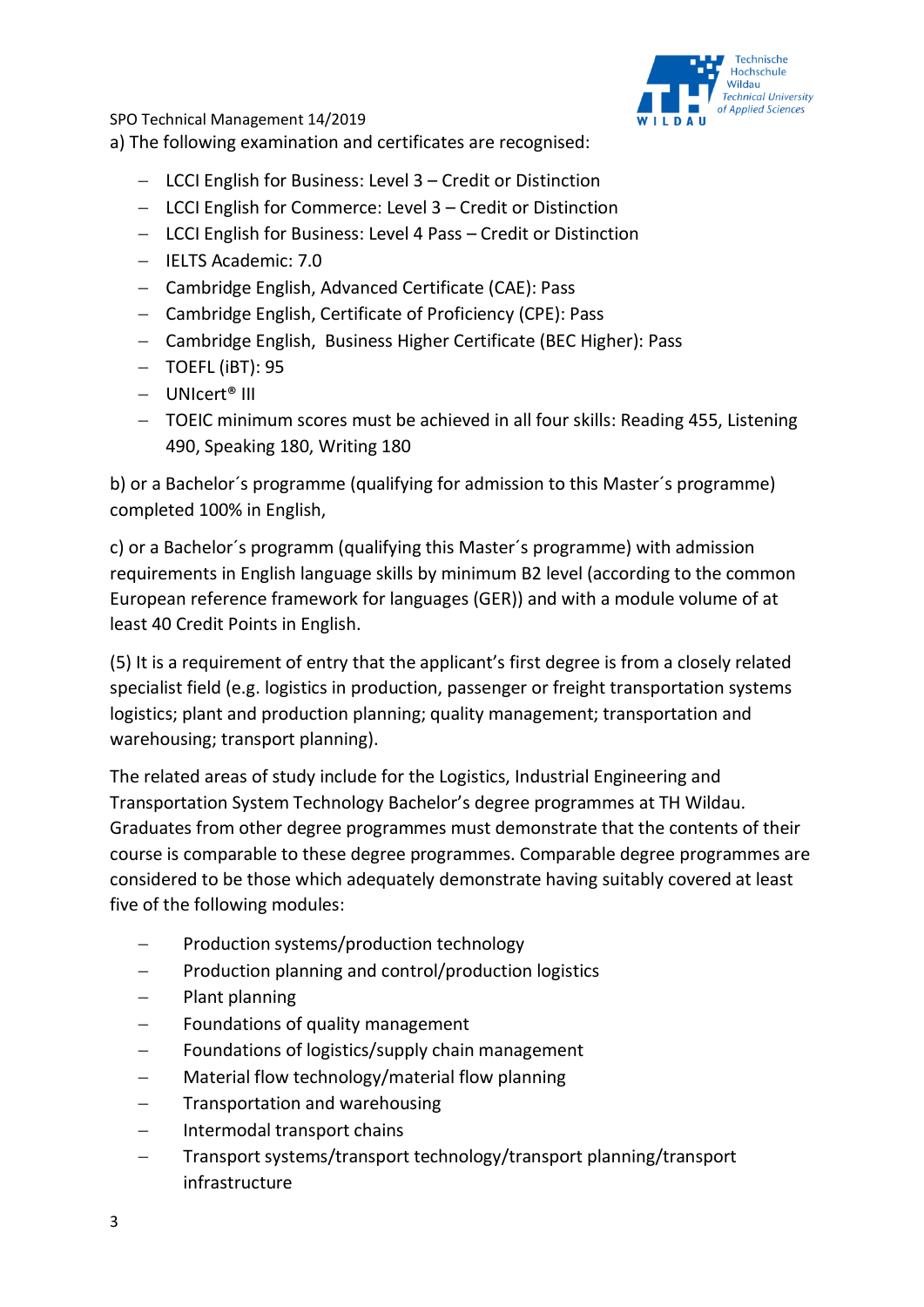

- − Logistics systems for passenger and freight transport
- − Foundations of business administration/accounting/controlling

In case of doubt, the degree programme director decides.

(6) In accordance with the regulations of TH Wildau for the selection of students in study programmes with restricted admission, a letter of motivation in English is required as a further admission criterion - insofar as this study programme is restricted admission - in which the applicant sets out his/her motivation for or identification with the selected study programme on at least two and at most three pages. The letter of motivation must be submitted in due time together with the other application documents.

# **§ 7 Specific programme schedule**

(1) The degree programme has a modular structure. Upon completion, graduates will be awarded a total of 90 Credit Points (CP) according to the European Credit Transfer System (ECTS).

(2) Semesters 1 and 2 each have a teaching period of 15 weeks, followed by an examination period of 2 weeks. The third semester is used for writing the Master's thesis.

(3) In the second semester, students select one of three areas of specialisation. Each area of specialisation consists of six modules. Some modules are offered for two different areas of specialisation (cf. study plan). The degree programme director will inform students towards the end of the previous semester about the options available and allow students to make their choices.

(4) The modules listed in the study plan indicate the minimum scope of modules that must be completed for successful graduation from the degree programme. The location of the module as well as the number, type and time of the examinations can be found in the study plan.

(5) When necessary, the sequence defined in the study plan and the type of teaching may be amended by resolution of the Faculty Board. Fundamental changes to the study plan require a resolution by the Faculty Board and publication in the Official Notices of the TH Wildau by the President of the university.

(6) The language of instruction is English.

(7) Students have access to the current version of the module handbook under the degree programme documentation found on the webpages of the TH Wildau. Module descriptions are binding.

(8) Written examinations that consist of solely, or mostly, multiple choice questions are not permitted.

# **§ 8 Practical phases**

The degree programme contains no practical phases.